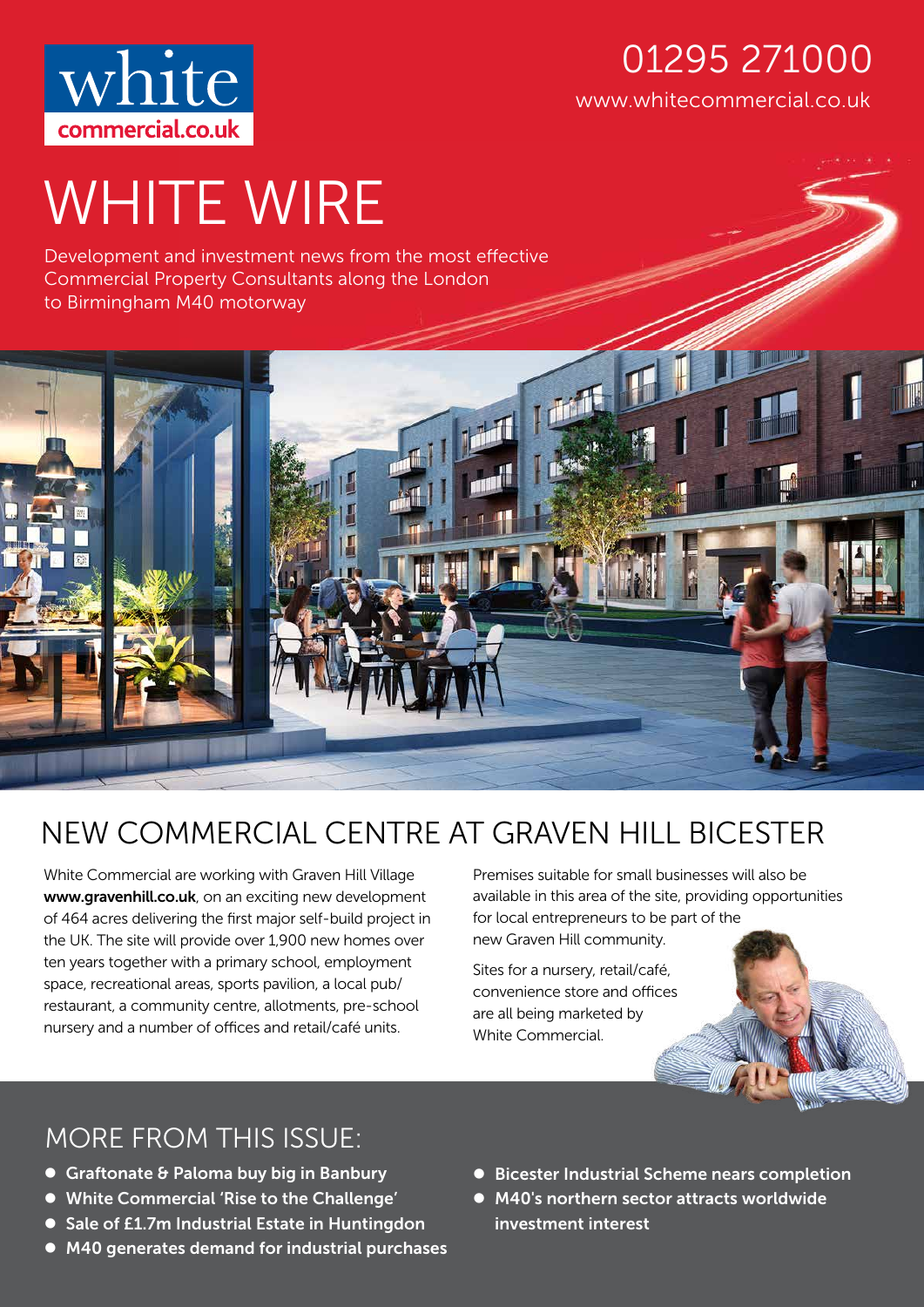

Development and investment news from the most effective Commercial Property Consultants along the London to Birmingham M40 motorway

- Formal commercial valuations
- **•** Property management
- Rent reviews and lease renewals
- Property acquisitions and disposals
- **•** Property site development and appraisal advice
- Commercial property investment
- **•** Specialist automotive advice

● Business rates advice

- Occupational costs advice
- 
- 

• RICS regulation

## GRAFTONGATE AND PALOMA BUY BIG IN BANBURY - BANBURY 200

#### WHITE COMMERCIAL WIN OVER WINDOVER COURT HUNTINGDON WITH £1.7M SALE OF INDUSTRIAL ESTATE

Windover Court, an industrial investment in Cambridgeshire, has been sold in two lots by White Commercial Surveyors.

The estate, totaling close to 30,000 sq ft in six units, comprised lot 1 (just over 17,000 sq ft) and lot 2 (just over 12,000 sq ft) and

Huntingdon is home to a multitude of international businesses generating over £30 billion per annum. White Commercial Surveyors acted for an in-house client having managed the estate for over 10 years.

#### M40 GENERATES DEMAND FOR SMALL INDUSTRIAL UNITS

A severe shortage of smaller industrial buildings along the M40 has resulted in White Commercial receiving substantial interest in two small units in Banbury.

Kingfisher House and Thorpe House, both detached industrial buildings of 3,220 and 4,337 sq ft respectively, achieved prices well in excess of the quoting values – a sign that with the availability of relatively cheap finance and a severe shortage of units that there is a healthy appetite from industrial companies for smaller units.

Harvey White of White Commercial Surveyors said "The current economic climate and lack of new development of smaller units, on viability grounds has resulted in an increase in value of existing smaller industrial units when these properties come to the market. Latent demand has resulted in White Commercial achieving excellent results for the previous owners of the buildings".

White Commercial continue to dominate the industrial property market in the region and have a substantial number of registered parties looking to purchase and lease industrial and office accommodation along the northern part of the M40.



estimated completion value of circa £20 million. **Exercise 1960 and 20 and 20 million** were for sale for £960,000 and £775,00 respectively. Bicester has been selected The distribution centre will be extensively refurbished by both Paloma and Graftongate and will be available for occupation on a lease or for sale from June 2019, the project having an



#### WHITE COMMERCIAL 'RISE TO THE CHALLENGE' ON PROJECT BAKE

Following recent announcements of trading difficulties experienced on the High Street, White Commercial confirm that they have acquired the first flagship unit for their clients trading as Warren Bakeries in Crown Walk Bicester – home of the world renowned Bicester Retail Village.

#### ALBION LAND NEARING **COMPLETION** OF ITS MAJOR NEW BICESTER INDUSTRIAL SCHEME

#### A major new warehouse development, Link 9 https://link9.co.uk is taking shape in Bicester.

Albion Land is developing the 500,000 sq ft scheme which includes 3 phases. Phase 1, comprising 80,000 sq ft, has been sold to Bakels; Phase 2, Network @Link 9, consisting of seven units totalling 146,000 sq ft has seen 4 units sold with 3 units left available from 14,000 sq ft up to a total of 60,000 sq ft for sale or to lease.

RDI Reit has acquired Phase 3, 13.5 acres at the site, as part of a £26 million forward funding opportunity with Albion Land and are now on site developing quality speculative 120,000 sq ft and 168,000 sq ft industrial/ warehouse units. Serious interest has already been expressed in these buildings.

Chris White said "We are seeing very strong demand in the industrial sector in Bicester, famous for Bicester Village and its 6 million visitors each year. The area is attracting significant investment in both its infrastructure facilities and housing with its population set to double by 2031 to 50,000".

Simon Parsons, a director of Albion Land said: "Albion Land are one of the most active developers in Oxfordshire and we are delighted with the take up at Link 9".

Paloma Capital LLP (Paloma) www.palomacapital.com and Graftongate Properties (Graftongate) www.graftongate.com have bought the 200,000 sq ft former Jacobs Douwe Egberts (JDE) distribution centre located just off junction 11 of the M40 motorway, adjacent to the newly completed Waitrose foodstore.

The distribution/warehouse unit sits on a site of 13.7 acres and includes a 5-acre car park.

as the flagship store in the company's expansion plans due to Bicester's substantial commercial and residential expansion.

Bicester has also been chosen by the government as one of the first garden towns in the country and situated on the 'Oxbridge Corridor and Exoressway' linking the two university towns and with substantial residential and commercial growth along the 130 mile stretch.



White Commercial Surveyors are looking to acquire a further 10 retail units under their 'Project Bake' requirement, in the Oxfordshire/ Northamptonshire and Warwickshire regions.



## A WINNING FORMULA

#### Chris White attended the 2018 Singapore Airlines Formula 1 Grand Prix

Chris was a guest of one of the teams and was given a breathtaking tour of the team's facilities track side. The Singapore Grand Prix is held on the Marina Bay street circuit and is one of two night races, with an attendance this year of 263,000 people. Lewis Hamilton topped the podium ahead of Max Verstappen and Sebastian Vettal putting Hamilton into a 40 point lead in the drivers championship.

White Commercial are involved with a number of F1 and Automotive Technology related companied providing commercial property advice across the breadth of the business. White Commercial have a great deal of experience with various aspects of motorsport providing advice on matters from test tracks, to wind tunnels and specialist commercial property advice. Chris White comments "When we are acting for the teams our focus is on reducing costs, maximising operational flexibility and working with the team in order to prioritise their